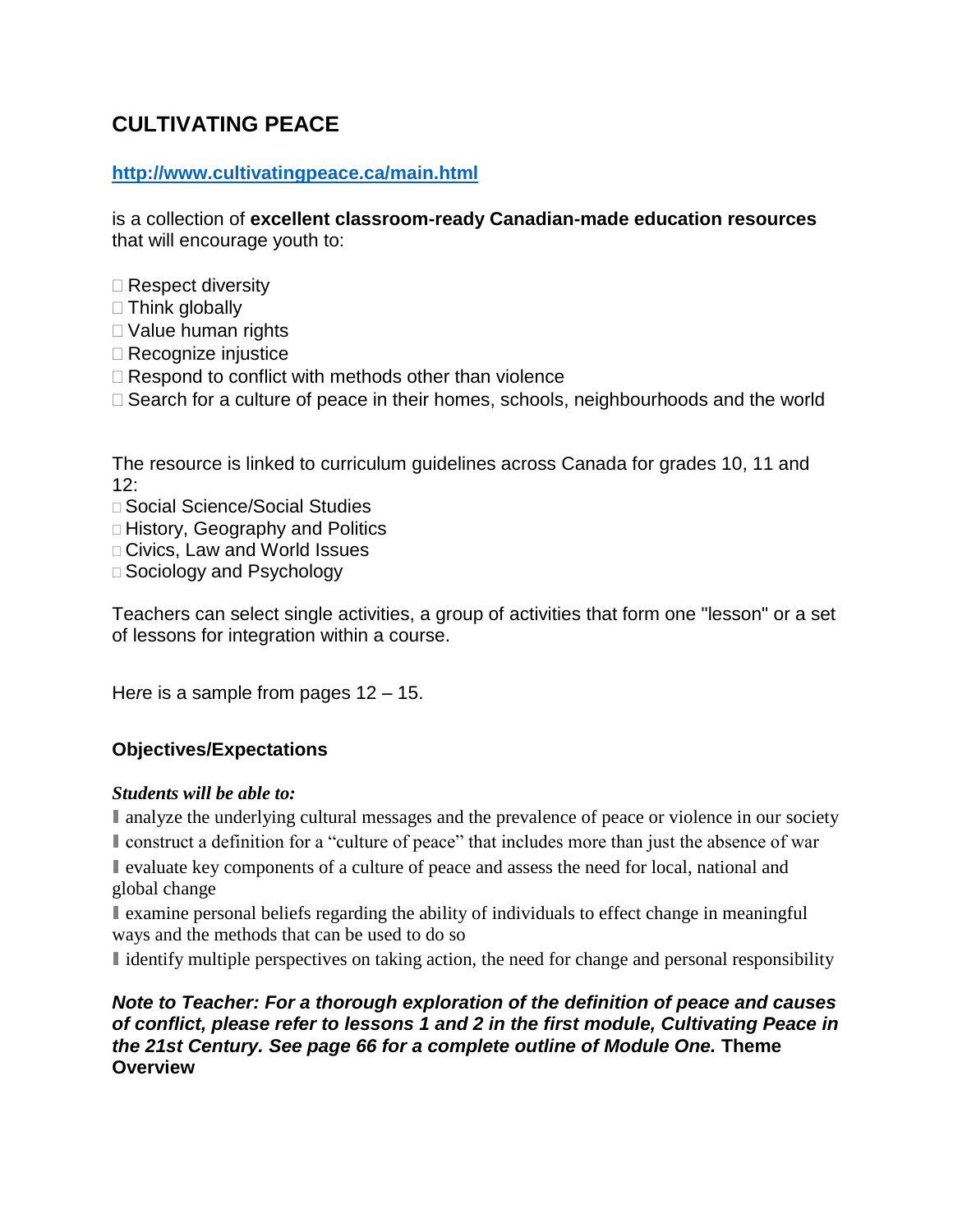### **Activity 1: Cultural Messages**

1. Students draw a vertical line down the centre of a piece of paper, title the left-hand column "List 1" and the right-hand column "List 2" and write the numbers 1–10 down each column. As the teacher reads each list out loud, students fill in as much as they can in response to each statement. If it says to "picture" something, students place a check mark on the list if they are able to visualize the item. The teacher reads the list at a relatively quick pace to encourage immediate responses.

*This activity was contributed by Michael Hovey, Director of Social Justice and Peace Education for the Archdiocese of Detroit, Michigan.*

### **# Activity Materials Needed**

#### 1 **Cultural Messages**

Students respond to a list of common cultural items to explore the prevalence of violence or peace as the subtext to our culture.

#### 2 **Conditions for Peace**

Through the analysis of a quote, students examine the conditions needed to attain a culture of peace and evaluate current media coverage to determine the extent to which these preconditions are in place in the world around them.

#### 3 **Personal Perspectives**

By completing and discussing a survey, students examine their own beliefs regarding the nature of social transformation, the need for action and their personal ability to bring about change.

### 4 **Perspectives of Others**

Students work together to rate and analyze quotes on the need for action, the ways to effect change and the motivation for becoming involved.

□ *Picture Peace?* lists (included in text of activity) for the teacher to read aloud

❑ newsprint, markers and glue for each group of four

- ❑ recent newspapers, news magazines or news websites
- ❑ a copy of the *Taking Stock* survey for each student
- □ *Words Into Action* overhead or copies for each student

# **Picture Peace?**

### **List 1 List 2**

1. Name a movie about war or violence. 1. Name a movie about peace.

2. Picture a war uniform. 2. Picture a peace uniform.

3. Name a high-school course where you study war. 3. Name a high-school course that studies peace.

- 4. Picture a war painting. 4. Picture a peace painting.
- 5. Name a television show about war or violence. 5. Name a television show about peace.
- 6. Name a war hero. 6. Name a peace hero.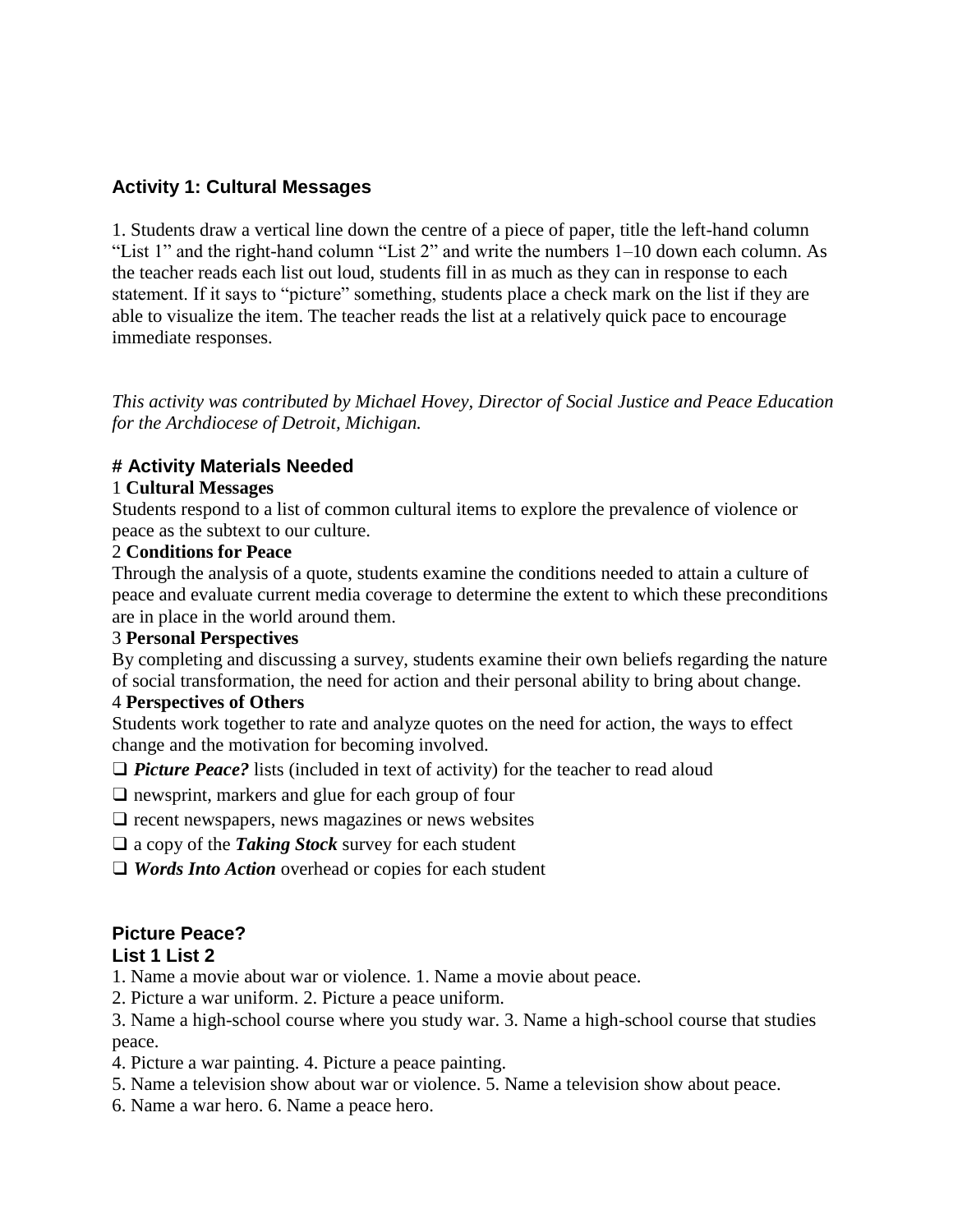7. Name a video game based on war. 7. Name a video game based on peace.

8. Picture or name a war toy. 8. Picture or name a peace toy.

9. Picture or name a war memorial or monument. 9. Picture or name a peace memorial or monument.

10. Name a poem about war. 10. Name a poem about peace.

2. The teacher initiates discussion of responses and uses the following questions to debrief.

#### *Possible Discussion Questions*

• Were there any differences in the amount of information you were able to fill in on each list?

- How do you think these messages about violence influence our everyday actions?
- What do your responses reflect about our culture?
- Does the absence of war or violence mean that we have peace? Why or why not?

• Do you think that students should study peace and the underlying causes of violence in school? Why or why not?

• What do you think about the idea of establishing a federal Department of Peace? What might its responsibilities include?

• What do you think is needed for our country or our world to mobilize a culture of peace?

• Do you think that violence and aggression are a natural part of human behaviour and therefore will always be part of our culture?

#### *Note to Teacher: The Seville Statement on Violence, drafted by leading scientists from around the world, examined evidence from evolution, genetics, animal behaviour, brain research and social psychology and determined that humans are in no way "wired" for aggressive behaviour, violence or war. View the full statement at [www.unesco.org/shs/human\\_rights/hrfv.htm.](http://www.unesco.org/shs/human_rights/hrfv.htm)*

# **Activity 2: Conditions for Peace**

1. Students are presented with the following quote, which is then displayed in the classroom for continuous reference.

*A culture of peace will be achieved when citizens of the world understand global problems; have the skillsto resolve conflicts non-violently; know and live by international standards of human rights, genderand racial equality; appreciate cultural diversity; and respect the integrity of the Earth.*

*Hague Agenda for Peace and Justice for the 21st Century*

2. Working in pairs, students identify the preconditions for a culture of peace as laid out in the statement from the Hague. The teacher confirms these preconditions for the class on an overhead or board and then initiates a general class discussion.

*Understand global problems Have the skills to resolve conflicts non-violently Live by international standards of human rights Live by international standards of gender equality Live by international standards of racial equality Appreciate cultural diversity Respect the earth*

### *Possible Discussion Questions*

• Do you agree that these preconditions are necessary before peace can be achieved?

• Do you think there is anything missing?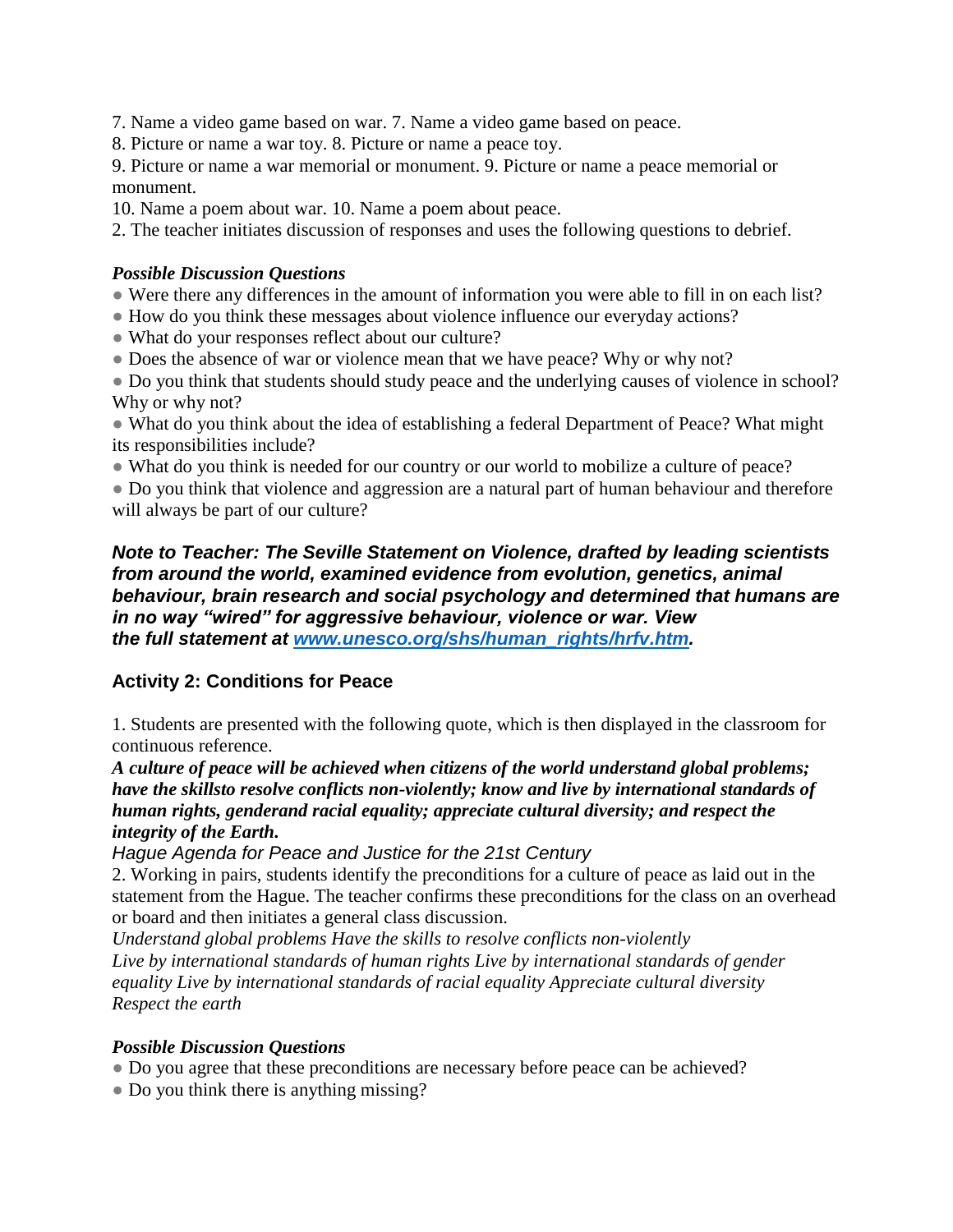• Which precondition do you think is the most important for the creation of a culture of peace? Why?

• The last line of the full Hague quote reads, "Such learning can only be achieved with systematic education for peace." Do you agree with this statement? Why or why not?

3. As a class, students discuss how "understanding global problems" relates to, or assists in, the creation of a culture of peace.

4. Students form groups of four. The teacher assigns one of the remaining preconditions to each group and distributes newsprint, glue, scissors, markers and a variety of recent newspapers, news magazines or news websites. Students scan this material for stories related to their assigned precondition, finding examples from local, national and global levels, if possible. Students write their precondition on the newsprint and glue relevant stories onto the page.

### *Note to Teacher: Some alternative news websites have been included in the AdditIonal Websites list on pages 64 and 65.*

5. Remaining in their groups, students prepare a response to the following question.

• How do you think your precondition is related to, or assists in, the creation of a culture of peace?

6. The teacher uses the following questions to lead the class into the group presentations of their posters and responses.

### *Possible Discussion Questions*

- How easy or difficult was it to find stories relating to your precondition?
- Are there relationships between the preconditions? If so, what are they?
- What do the stories suggest about the need for change?
- Did you find stories about positive change relating to your precondition?

### *Note to Teacher: Students can continue to collect stories relating to the preconditions for peace over the course of the module, adding to these posters.*

# **Activity 3: Personal Perspectives**

1. The teacher hands out the *Taking Stock* survey and asks students to complete it individually. Once completed, students pair up with a partner to share answers and discuss their selections. Students are encouraged to clearly articulate their rating and rationale for each statement, but they do not need to reach consensus or defend their responses — there are no right or wrong answers.

2. After students discuss their responses in pairs, the teacher initiates class discussion using the questions below. This is an opportunity for students to identify, explore and share their current beliefs and opinions and be introduced to concepts that will be revisited throughout the resource.

### *Note to Teacher: Placing students in same-sex pairs to discuss their responses is an interesting way to explore possible gender differences in beliefs about social change.*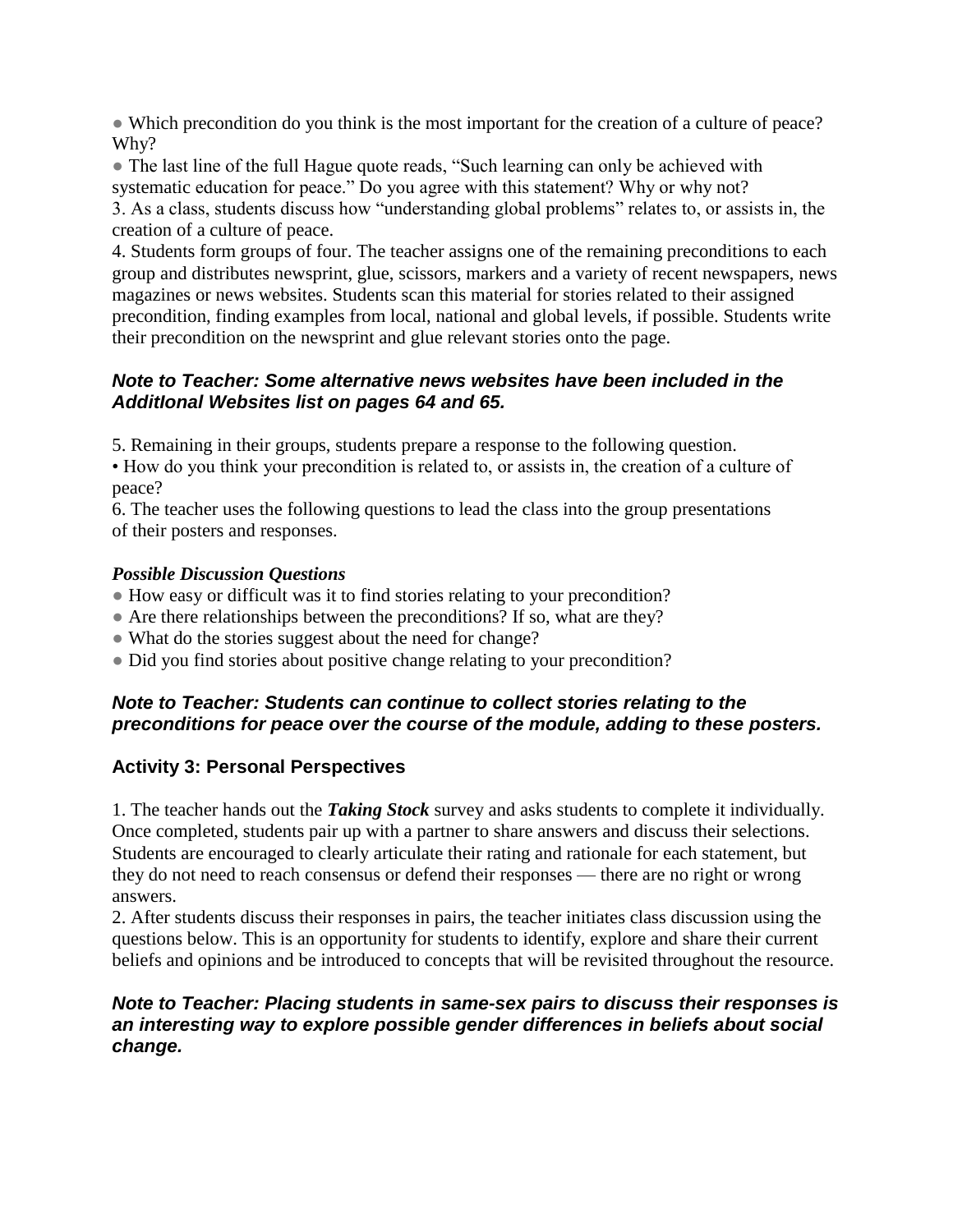### *Possible Discussion Questions*

• Can you think of any widely held social beliefs, systems or ideas that have changed over time (*e.g., drinking alcohol while pregnant/driving, segregation of blacks, women voting and working, acceptance of common-law or gay relationships*)?

• Are there relationships between local and global actions? What do they look like?

• Who do you think has the most power to change things in our world: individuals, organizations or governments?

(*Help students understand that organizations and governments are made up of and/or elected by individuals.*)

# **Activity 4: Perspectives of Others**

1. The teacher divides the class into six groups. The *Words Into Action* handout can be displayed on a projector or a copy can be handed out to each student. Groups will then determine:

• the most challenging statement • the most thought-provoking statement

• the most motivational statement • the least inspiring statement

2. After the results are tabulated, students discuss the reasons for their choices.

3. The teacher assigns each group one of the following topics. Students select quotes that address their topic and summarize the messages presented through the quotes.

• what causes people to take action • why people choose not to act

• the power of the individual • the power of a group

• what kind of action people can take • who is responsible for making change happen

4. As a class, groups present and discuss their selections and summaries. Class discussion follows using the questions below.

### *Possible Discussion Questions*

● Do you think that the motivation to work for peace and justice has to come from a place of anger or personally experienced injustice? Why or why not?

• Does living in one of the richest countries in the world make us more responsible to act?

• Reflecting on quote #16 (Jon Robbins), do you agree that taking action is both a joy and a privilege?

(*Make the point that not everyone has the political right to protest.*)

● Do any of the quotes contradict each other? If so, which one do you most identify with?

# **Assessment/Extension Opportunities**

### *Diagnostic*

❚ Use the *Taking Stock* survey to gain insight about the viewpoints, biases and misconceptions that students bring to the classroom or as a baseline to assess attitudinal change if incorporating several lessons from the resource.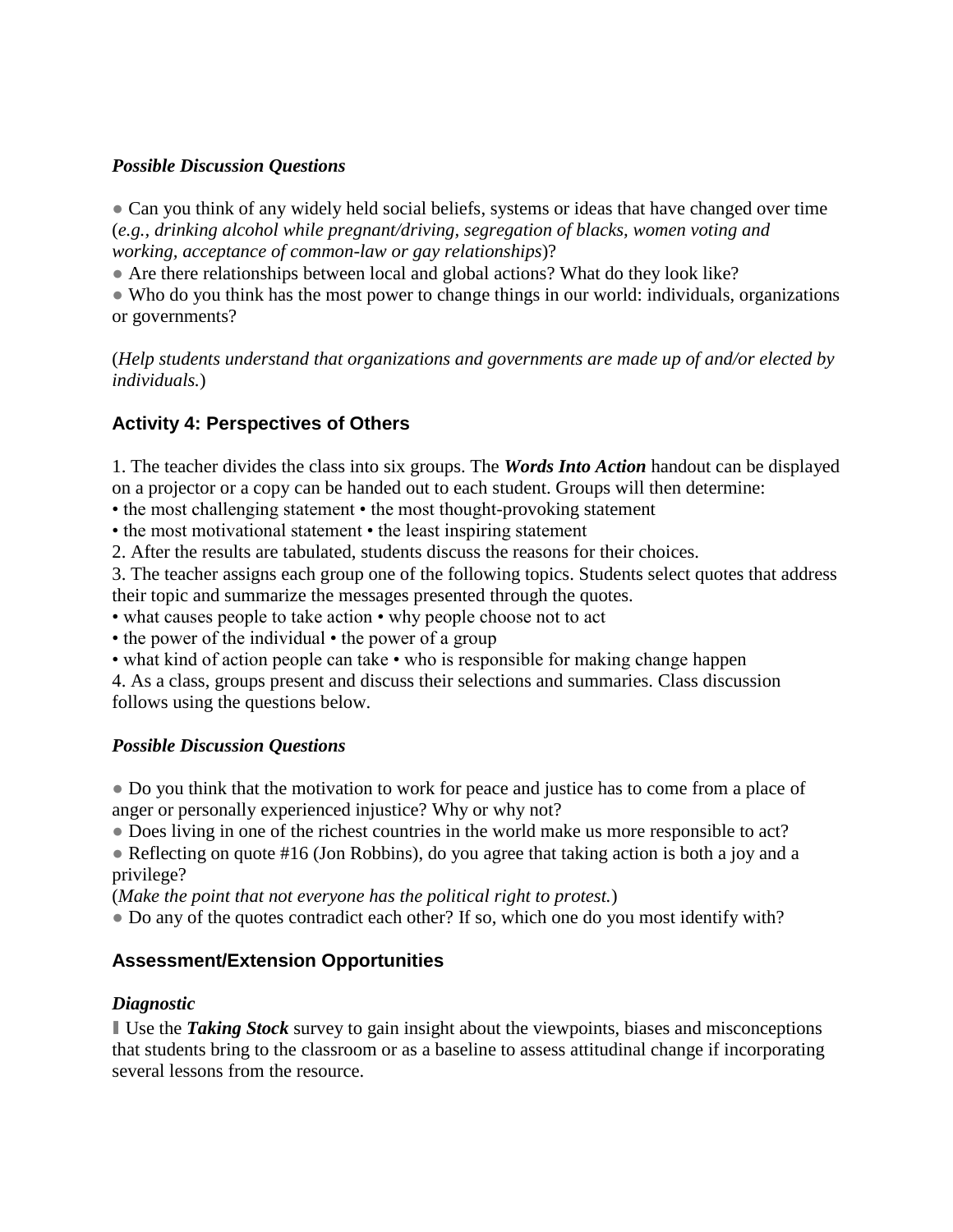❚ Revisit the *Taking Stock* survey at the end of the *Taking Action* module and have students compare their perspectives.

#### *Portfolio*

❚ Teachers who will be using a variety of activities from the *Taking Action* resource may want to use the portfolio as a means to gather student work for assessment. If so, be sure to review the *Portfolio Rubric* handout (page 48) with students prior to starting the unit. During the module, consideration should be given to the range of assessment options used for each activity to allow students to reflect on their learning experiences in a variety of ways.

#### *Journal Reflection*

■ Choose your favourite quote from the *Words Into Action* handout and answer the following question.

• If you were to adopt this quote as a motto, how would it change your life?

❚ If world leaders asked for your opinion on how to create a culture of peace, what would you tell them?

■ Choose one of the quotes and write about a situation or example (*personal, school, community, national or global*) that demonstrates or relates to the quotation.

#### *Research*

❚ Research the connection between violent toys, television, music or video games and violent behaviour, and write a position paper or create points to defend a perspective for a class debate.

❚ Research the Seville Statement on Violence (see page 13) and its implications for the creation of a culture of peace.

Research the authors of the peace quotes (Activity 4) and summarize their contributions to creating a culture of peace.

■ Research a widely held social belief, system or idea that has changed over time (*e.g., drinking alcohol while pregnant/driving, segregation of blacks, women voting and working, acceptance of common-law or gay relationships*). How did the change come about?

#### *Outside the Classroom*

■ Ask students to take the survey home to their parents/caregivers, then tally those results and compare them with class results to explore generational differences or similarities.

#### *Creative Response*

❚ Write a poem/short story or create a piece of art/collage that reflects your vision of a culture of peace. Inspiration can be found by visiting the online galleries at the following websites. *TakingITGlobal: Global Gallery* — A platform for artistic expressions from around the world. See "Contests" or "Collections" for list of themes of exhibitions. Topics include Peace and Conflict, Towards a Culture of Peace, Global Youth and much more.

**[www.takingitglobal.org/express/gallery/exhibits.html](http://www.takingitglobal.org/express/gallery/exhibits.html)**